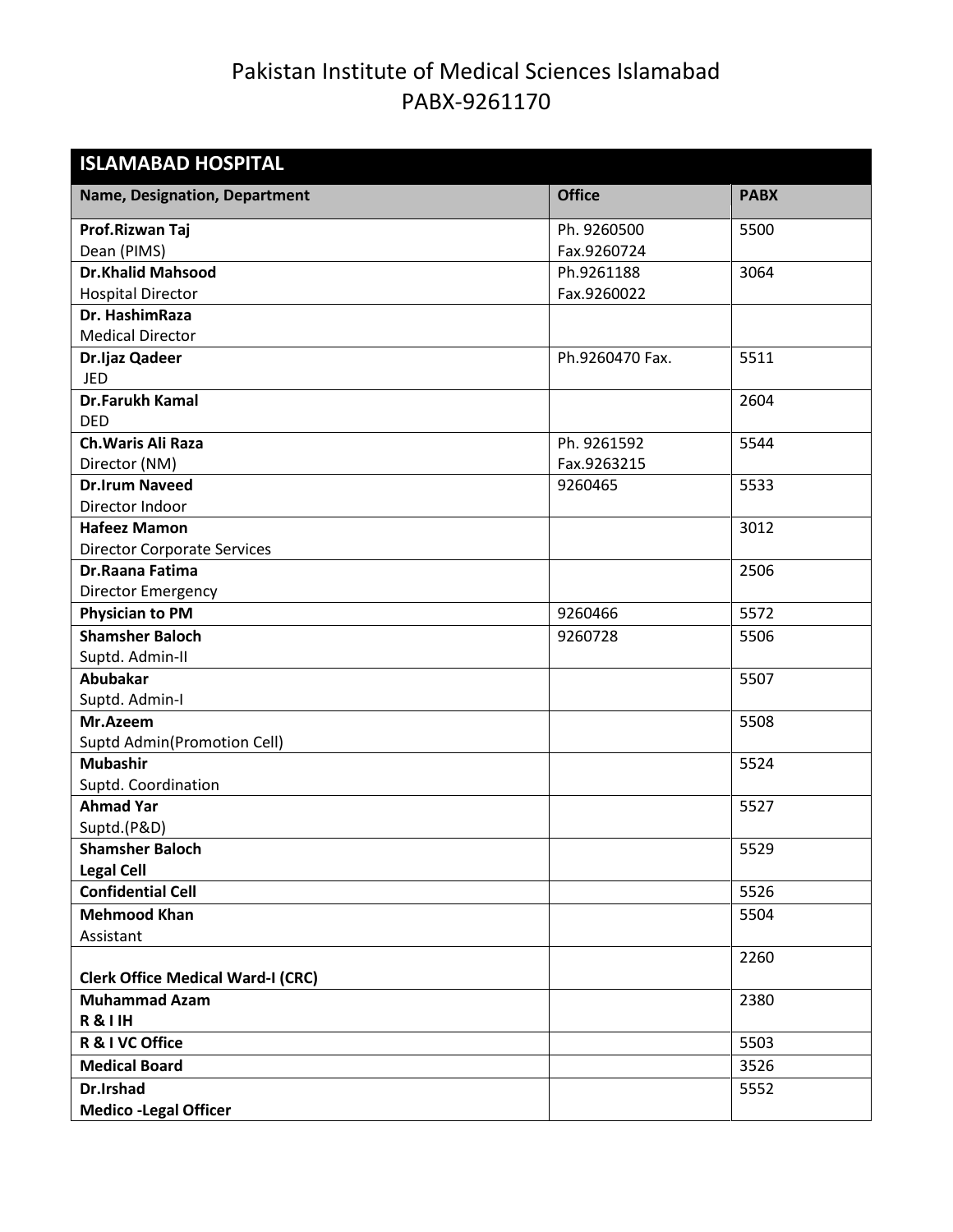| <b>Personal Physician to the</b>                         |                         | 9260466     | 5572 |
|----------------------------------------------------------|-------------------------|-------------|------|
| <b>Prime Minister</b>                                    |                         |             |      |
| <b>Legal Advisor</b>                                     |                         |             | 5529 |
| <b>Main Reception</b>                                    |                         |             | 2300 |
| <b>Courtesy Center</b>                                   |                         | 9260340     | 2323 |
| <b>Mehar Usman</b>                                       | <b>Director Finance</b> | Ph. 9260972 | 3062 |
|                                                          |                         | Fax.9262102 |      |
| Mehboob Ali Rajpar                                       |                         | 9260496     | 5557 |
| Senior Account Officer                                   |                         |             |      |
| <b>Ch. Khalid Mehmood</b>                                |                         |             | 5560 |
| <b>Assistant Accounts Officer</b>                        |                         |             |      |
| Rao Abdul Qadeer                                         |                         | 9260495     | 5572 |
| DDO IH                                                   |                         |             |      |
| Mr.Muneeb                                                |                         |             | 5564 |
| Account officer                                          |                         |             |      |
| Ch. Waqas                                                |                         |             | 5559 |
| Cashier                                                  |                         |             |      |
| Zaheer                                                   |                         |             | 5558 |
| <b>Dealing Clerk Nursing</b><br><b>Peer Wallyat Shah</b> |                         |             | 5551 |
|                                                          |                         |             |      |
| <b>Atif</b>                                              |                         |             | 5565 |
| Atif                                                     |                         |             |      |
| Hiring<br><b>Omer Bilal</b>                              |                         |             |      |
| Cashier                                                  |                         |             | 5559 |
| <b>Dr.Iqbal Durrani</b>                                  |                         | 9261191     | 5574 |
| Principal                                                |                         |             |      |
| PS to Principal                                          |                         | 9261191     | 2439 |
| <b>Vice Principal</b>                                    |                         |             | 5573 |
| <b>Suptd CMT</b>                                         |                         | 94107617    | 2434 |
| Supdt. CMT                                               |                         |             | 2434 |
| <b>Librarian CMT</b>                                     |                         |             | 2427 |
|                                                          |                         |             |      |
| <b>Store Keeper CMT</b>                                  |                         |             | 2420 |
| Madam Ghazala Iqbal                                      |                         | 9261195     | 2432 |
| Suptd. CMT                                               |                         |             | 2425 |
| <b>Instructor Room-1</b>                                 |                         |             | 2422 |
| <b>Sher Hazra</b>                                        |                         |             | 2423 |
| <b>Instructor Room-II</b>                                |                         |             |      |
| <b>Imam Din</b>                                          |                         |             | 2424 |
| <b>Instructor Room-III</b>                               |                         |             |      |
| <b>Kauser Mirza</b>                                      |                         |             | 2391 |
| <b>Library IH</b>                                        |                         |             |      |
| <b>Abid Saleem</b>                                       |                         |             | 2421 |
| <b>Cashier</b>                                           |                         |             |      |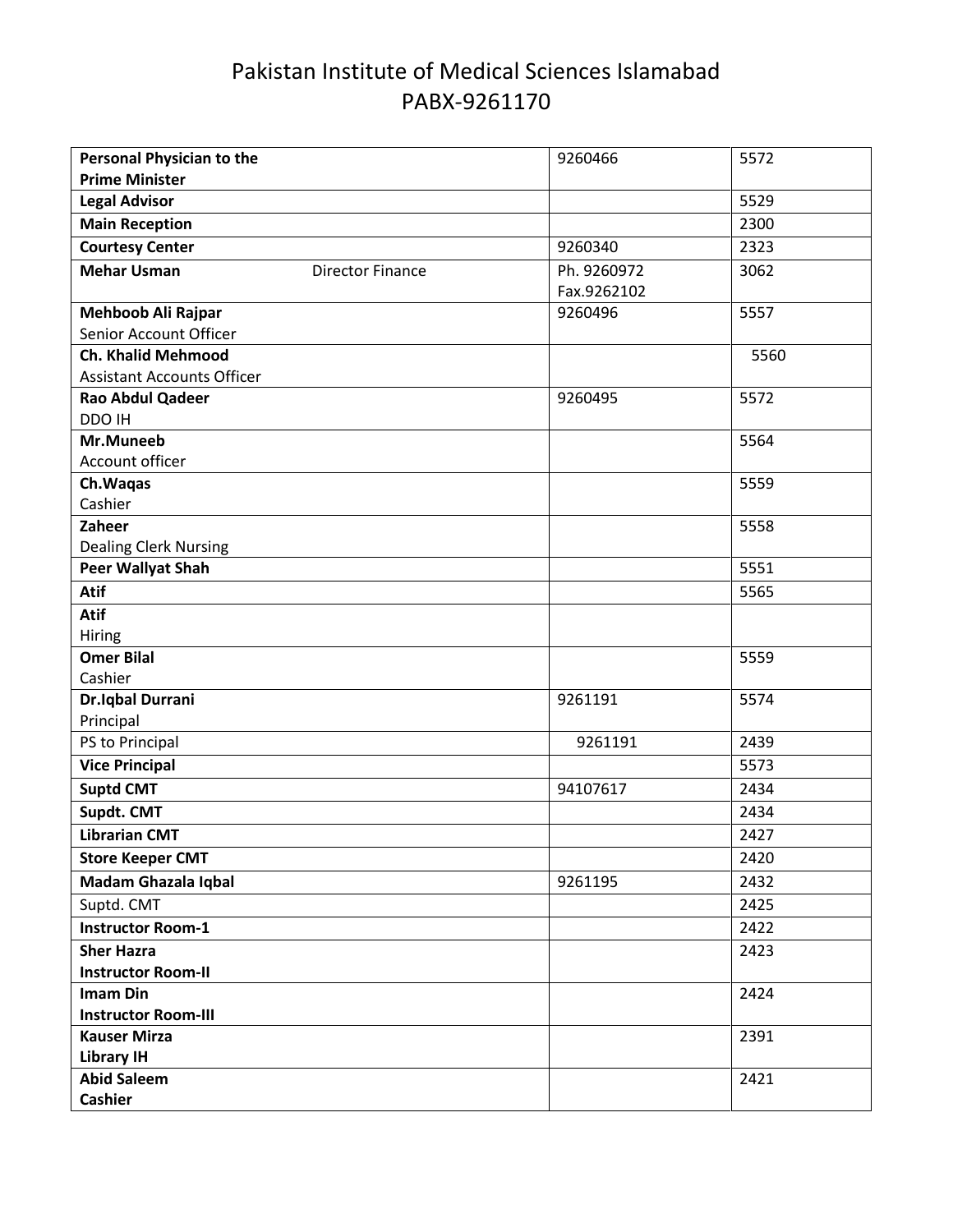| <b>Computer Cell</b>                 |                          |         | 2433 |
|--------------------------------------|--------------------------|---------|------|
| GhulamHussain                        |                          |         | 2426 |
| <b>Irum Yaqoob</b>                   |                          | 9107674 | 2436 |
| <b>Instructor Room</b>               |                          |         |      |
| <b>Madam Humaira Khushnod</b>        |                          | 9261195 | 5521 |
| Chief Nursing Supdt.                 |                          |         |      |
| Supdt.                               |                          |         | 5520 |
| Zafar Chana                          |                          |         | 5518 |
| <b>Assistant Nursing Supdt.</b>      |                          |         |      |
| <b>Nursing Supervisor</b>            |                          |         | 5575 |
| <b>Nursing Supervisor GF OPD</b>     |                          |         | 2342 |
| <b>Nursing Dealing clerk</b>         |                          |         | 5519 |
| <b>Dr.Amir Maqbool</b>               | <b>Director Purchase</b> | 9260490 | 5514 |
| <b>Deputy Director Purchase</b>      |                          |         | 5515 |
| <b>Shams</b>                         |                          |         |      |
| Miss Ayesha Ali                      |                          | 9260091 | 2454 |
| <b>Chief Pharmacist</b>              |                          |         |      |
| <b>Shafaqat Abbas</b>                |                          | 2305    |      |
| Miss.Aesha Ali                       |                          |         |      |
| <b>Miss Maria Kiani</b>              |                          |         |      |
| <b>Mr.Ghulam Mustafa</b>             |                          |         |      |
| Miss Sidra Sulahri                   |                          |         |      |
| Miss.Madhia Khalid                   |                          |         |      |
| <b>Pharmacy FF OPD</b>               |                          |         | 2390 |
| <b>Pharmacy Emergency</b>            |                          |         | 2332 |
| <b>Main Medical Store (Medicine)</b> |                          |         | 2249 |
| Mr.Waheed                            |                          |         | 2253 |
| <b>Engineering Store</b>             |                          |         |      |
| Mr. Waheed                           |                          |         |      |
| <b>Furniture Store</b>               |                          |         |      |
| Mr. Ejaz                             |                          |         |      |
| <b>Stationary Store</b>              |                          |         |      |
| Mr. Sairus                           |                          |         | 2236 |
| <b>Genearl Store</b>                 |                          |         |      |
| Mr. Nadeem                           |                          |         | 3203 |
| <b>Cardiac Store</b>                 |                          |         |      |
| Mr. Mushtaq                          |                          |         |      |
| <b>Linen Store</b>                   |                          |         |      |
| Mr. Akmal LP store                   |                          |         |      |
| <b>Syed Manzar Abbas Naqvi</b>       |                          | 9203261 | 5516 |
| <b>Manager HMIS</b>                  |                          |         | 5517 |
| Mr. Majid Naeem                      |                          | 9203261 | 5516 |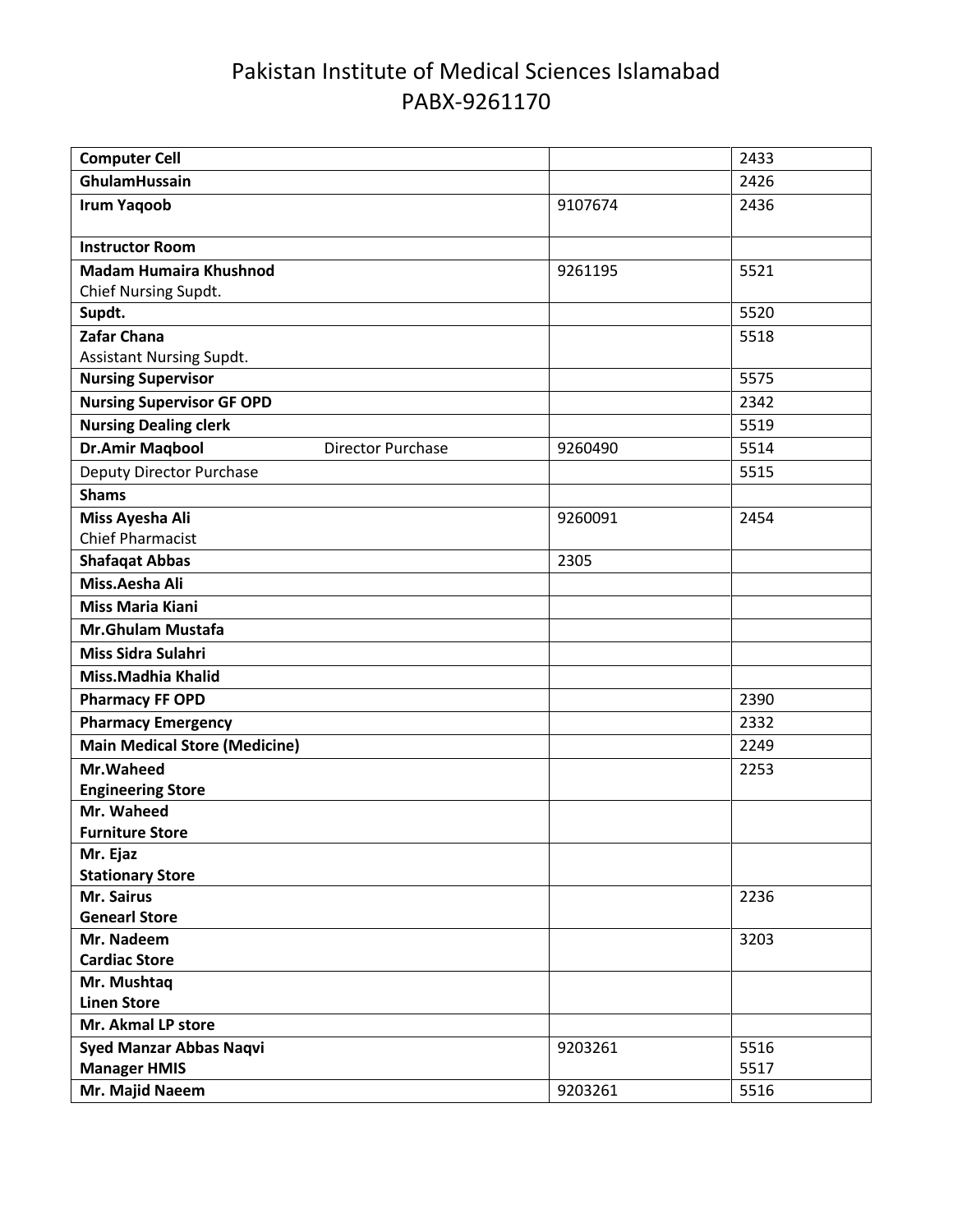| System Analyst                          |         |      |
|-----------------------------------------|---------|------|
| <b>Luqman Ali</b>                       | 9203261 |      |
| <b>System Analyst</b>                   |         |      |
| <b>Mr.Muhammad Arshad</b>               | 9203261 |      |
| <b>Network Administrator</b>            |         |      |
| <b>Arif Shah</b>                        | 9203261 |      |
| <b>DPO</b>                              |         |      |
| <b>Complaint office</b>                 | 9203261 | 5517 |
| <b>Abbas</b>                            |         |      |
|                                         |         |      |
|                                         |         |      |
| Mr. Nadeem-uz-Zaman                     |         | 2255 |
| Supdt. Food Supply                      |         |      |
| Liquait                                 |         | 2256 |
| <b>Main Kitchen IH</b>                  |         |      |
| <b>Shahid Jan Khattak</b>               |         | 2241 |
| <b>Assistant Director House Keeping</b> |         | 2242 |
| Rana Abdul Jabbar                       |         | 2241 |
| <b>Security IH</b>                      |         | 2230 |
| <b>Mehboob Abbasi</b>                   |         | 2230 |
| <b>Shamsher</b>                         |         |      |
| <b>Supdt. Transport</b>                 |         | 2247 |
| Hashmat                                 |         | 2828 |
| <b>Anees</b>                            |         |      |
| <b>Nursing Hostel</b>                   |         | 2311 |
|                                         |         | 2312 |
| <b>Nursing College Hostel</b>           |         | 2429 |
| <b>CMT Hostel</b>                       |         | 2435 |
|                                         |         |      |
| Engr. Rafaqat Ali But                   | 9260341 | 5550 |
| <b>Deputy Director Engineering</b>      |         |      |
| <b>Syed Muhammad Asim</b>               |         | 3057 |
| Assistant Engineer Civil-I              |         |      |
|                                         |         |      |
| Eithasam-ul-Haq                         |         | 2314 |
| Sub-Engineer Civil                      |         |      |
| <b>Asif Ali Shah</b>                    |         | 2314 |
| Draftsman                               |         |      |
| <b>Sammeer</b>                          |         |      |
| Asim                                    |         |      |
| <b>Anjum Nawaz</b>                      |         |      |
| <b>Electric Workshop</b>                |         | 2251 |
| <b>Complaint office</b>                 |         | 2318 |
| <b>Engr.Hammad Manzoor</b>              |         | 2261 |
|                                         |         |      |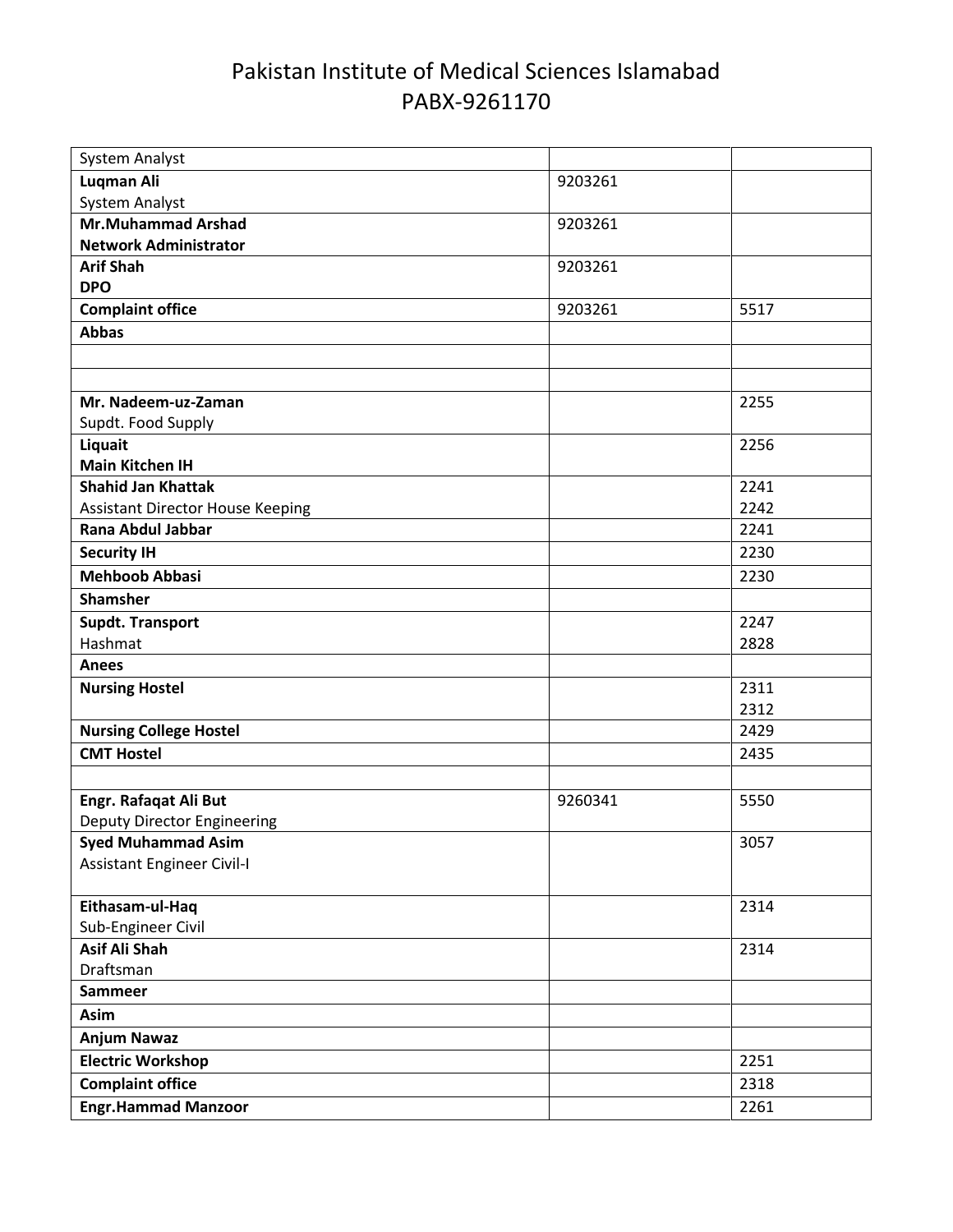| Incharge EME                          |          |      |
|---------------------------------------|----------|------|
| Mr. Riaz Ahmed                        |          | 2262 |
| Sub Engineer                          |          |      |
| <b>Complaint Office</b>               |          | 2259 |
| <b>Engr. Atif Rafiq</b>               |          | 2440 |
| Sub Engineer Mechanical               |          |      |
| <b>Oxygen Complaint Cell</b>          |          | 2322 |
| <b>Engr.Atif Rafiq</b>                | 90712200 | 2200 |
| <b>Electronics Engineer</b>           | 90713103 | 3103 |
| Ch.M.Ramzan                           |          | 3010 |
| I/C Telephone Operators               |          |      |
| Rana Matloob Ahmad                    |          |      |
| Senior Technician                     |          |      |
| Shabli Razaq<br>I/C HVAC IH           |          | 2237 |
| <b>HVAC Complaint office</b>          |          | 2238 |
| Dr. Sharjeel                          |          | 5540 |
| Director Emergency                    |          |      |
| <b>CMO</b>                            |          | 2227 |
|                                       |          | 2229 |
| <b>Emergency Pharmacy</b>             |          | 2332 |
| <b>Emergency ECG Room</b>             |          | 2303 |
| <b>Emergency Nursing Counter</b>      |          | 2331 |
| <b>Emergency Registration Counter</b> |          | 2332 |
|                                       |          |      |
|                                       |          |      |
| <b>Blood Bank</b>                     | 9261272  | 2216 |
| <b>Dr.Ahmareen Khalid</b>             | 9260189  | 2262 |
| <b>Head of Pathology</b>              |          |      |
| PA to HOD                             |          | 2267 |
| <b>Prof Lubna Naseem</b>              |          |      |
| <b>Prof Hassan Zaheer Abbas</b>       |          |      |
| Dr. Roshan                            |          | 2269 |
| Dr. Rukhsana                          |          | 2270 |
| <b>Dr.Ahmareen</b>                    |          |      |
| Dr. Rubina Kamran                     |          |      |
| <b>Dr.Shela Baig</b>                  |          |      |
| Dr. Humaira                           |          |      |
| Dr. Samina Amanat                     |          |      |
| Dr. Saman Waqar                       |          |      |
| Nawaz Lali                            |          | 2404 |
| Lab Manager                           |          |      |
| <b>New LAB counter</b>                |          | 2244 |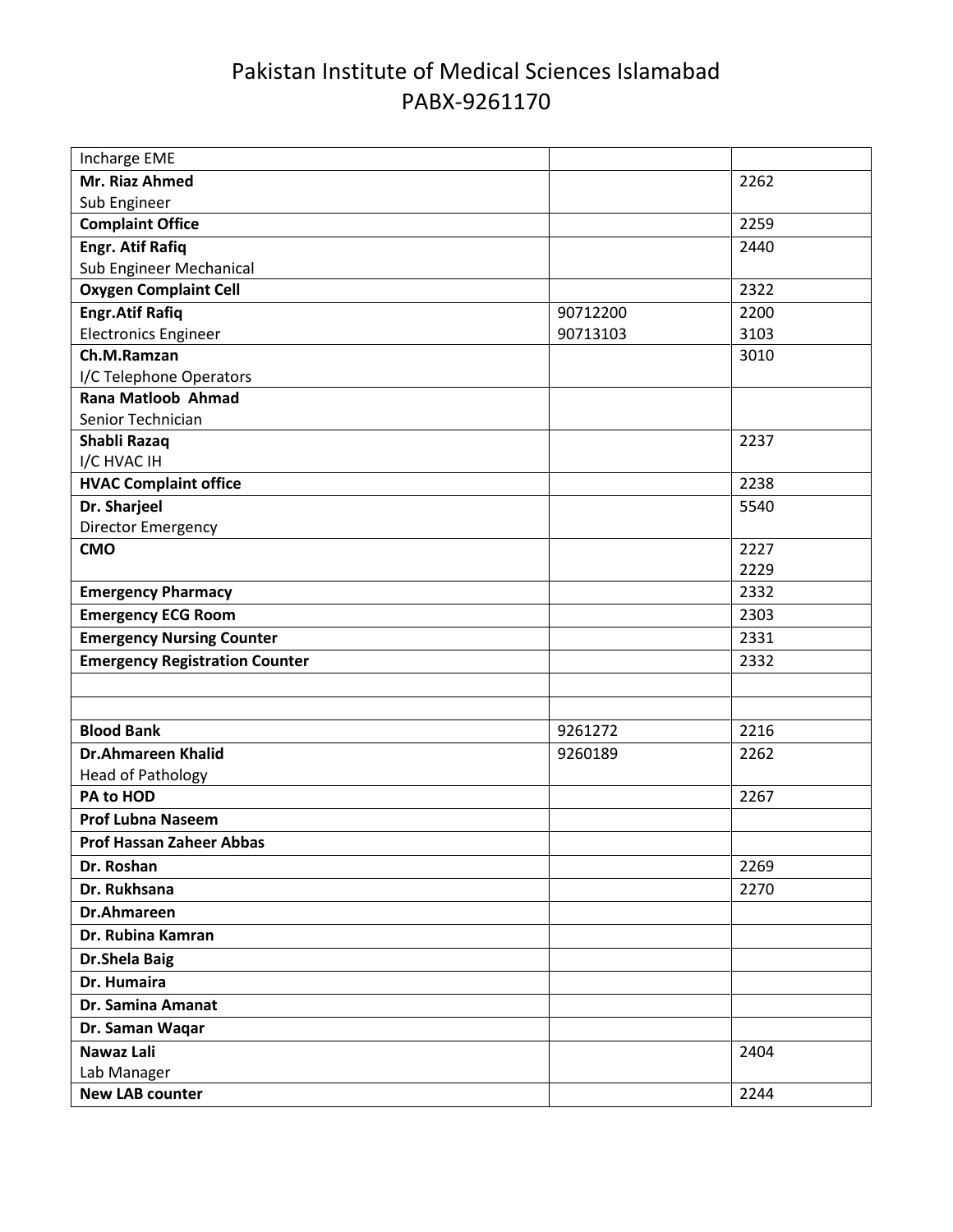| Lab Room-4                      |         | 2271 |
|---------------------------------|---------|------|
| Lab Room-5                      |         | 2273 |
| Dr.Ayesha Isani                 | 9261594 | 3035 |
| Head of Department              |         |      |
| <b>Arshad</b>                   |         |      |
| PA to HOD                       |         |      |
| Dr. Mujahid Raza                |         |      |
| Dr. Ayesha Isani                |         |      |
| Dr. Zubair Azeem                |         |      |
| Dr. Mansoor                     |         |      |
| Dr Aliya Ahmed                  |         |      |
| Dr. Ghazala                     |         |      |
| Ali Imran                       |         |      |
| <b>X-Ray Counter</b>            |         | 2284 |
| Prof. Dr. Rana Imran            | 9260198 | 3006 |
| <b>Head of Department</b>       |         |      |
| <b>Shahid Rehman</b>            |         | 3006 |
| APS to HoD                      |         |      |
| Dr. Muneeb                      |         |      |
| Dr. Umar                        | 9260331 | 3014 |
| HOD                             |         |      |
| PA to Dr. Umer                  | 9260331 | 2287 |
| Prof. Ikram Ullah Khan          | 9260384 | 3015 |
| <b>Head of Department</b>       |         |      |
| Dr. Riaz                        |         |      |
| <b>OPD</b>                      |         | 2225 |
| Dr.Altaf                        |         |      |
| HOD                             |         |      |
| <b>Akhtar Sait</b>              |         | 3053 |
| <b>APS to HoD</b>               |         |      |
| <b>ENT Surgeon Room</b>         |         | 2304 |
| Dr. Faisal Jawad                |         |      |
| Dr. Azmat Ullah                 |         |      |
| Dr. Mashood                     | 9261198 | 3020 |
| <b>Head of Department</b>       |         |      |
| Dr. Noreen<br><b>Gastro OPD</b> |         | 2250 |
| Dr.Imran                        |         |      |
| Dr. Haider Abbasi               |         |      |
|                                 |         |      |
| Dr. Waseem Khawaja              |         |      |
| Endoscopy                       |         | 2370 |
| Prof. Dr. Rouf Naizi            | 9260224 | 2221 |
| <b>Head of Department</b>       |         |      |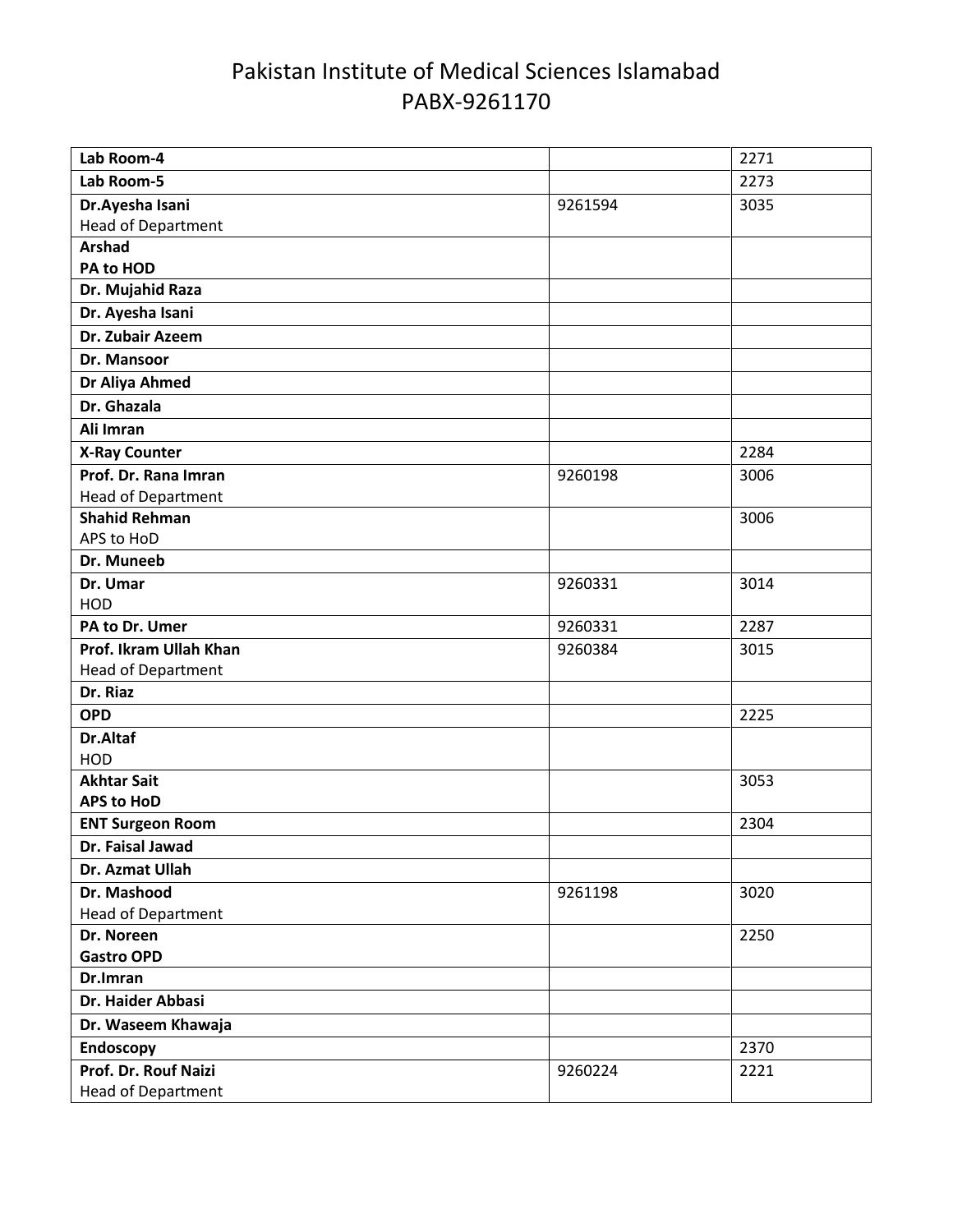| Dr. Shajee Siddique         |         | 2224 |
|-----------------------------|---------|------|
| <b>Associate Professor</b>  |         |      |
| Zafar Iqbal Rajpoot         |         | 2338 |
| <b>APS to HoD</b>           |         |      |
| <b>Medical OPD</b>          |         |      |
| Dr.Shafqat Mustafa          |         |      |
| <b>Assistant Professor</b>  |         |      |
| Dr.Naseam                   |         |      |
| <b>Associate Professor</b>  |         |      |
|                             |         |      |
| Dr. S.H Waqar               |         | 2347 |
| <b>HOD</b>                  |         |      |
| <b>APS to Surgical OPD</b>  |         | 2345 |
| <b>Dr.Atif Inam</b>         |         |      |
| <b>Dr.Mumtaz A Khan</b>     |         |      |
| <b>Dr.Tariq Abdullah</b>    |         |      |
| Dr.Sajid Ali Shah           |         |      |
| <b>Medical Officer</b>      |         | 2344 |
| <b>Doctor Duty Room OPD</b> |         | 2346 |
| <b>Prof Maryam</b>          | 9260225 |      |
| <b>Head of Department</b>   |         |      |
| Dr.Adeeba Fakhar            |         |      |
| Dr. Muhammad Ramzan         |         |      |
| Dr. sharjeel                |         |      |
|                             |         |      |
| Prof. Dr. Mazhar Badshah    | 9260228 | 2391 |
| Head of Department          |         |      |
| Dr.Mansore Iqbal            |         |      |
| Dr. Haris Majeed            |         |      |
| Dr. Zakir                   |         |      |
| <b>Neurology OPD</b>        |         | 2294 |
|                             |         | 2295 |
| <b>EEG Room OPD</b>         |         | 2388 |
|                             |         |      |
|                             |         |      |
|                             |         |      |
|                             |         |      |
| Dr. Sajid Nazeer Bhatti     | 9260196 | 2266 |
| <b>Head of Department</b>   |         |      |
| <b>Dr.Amir Shah</b>         |         |      |
| <b>OPD</b>                  |         | 2266 |
| Dr. Qasim M Butter          | 9260335 | 2298 |
|                             |         |      |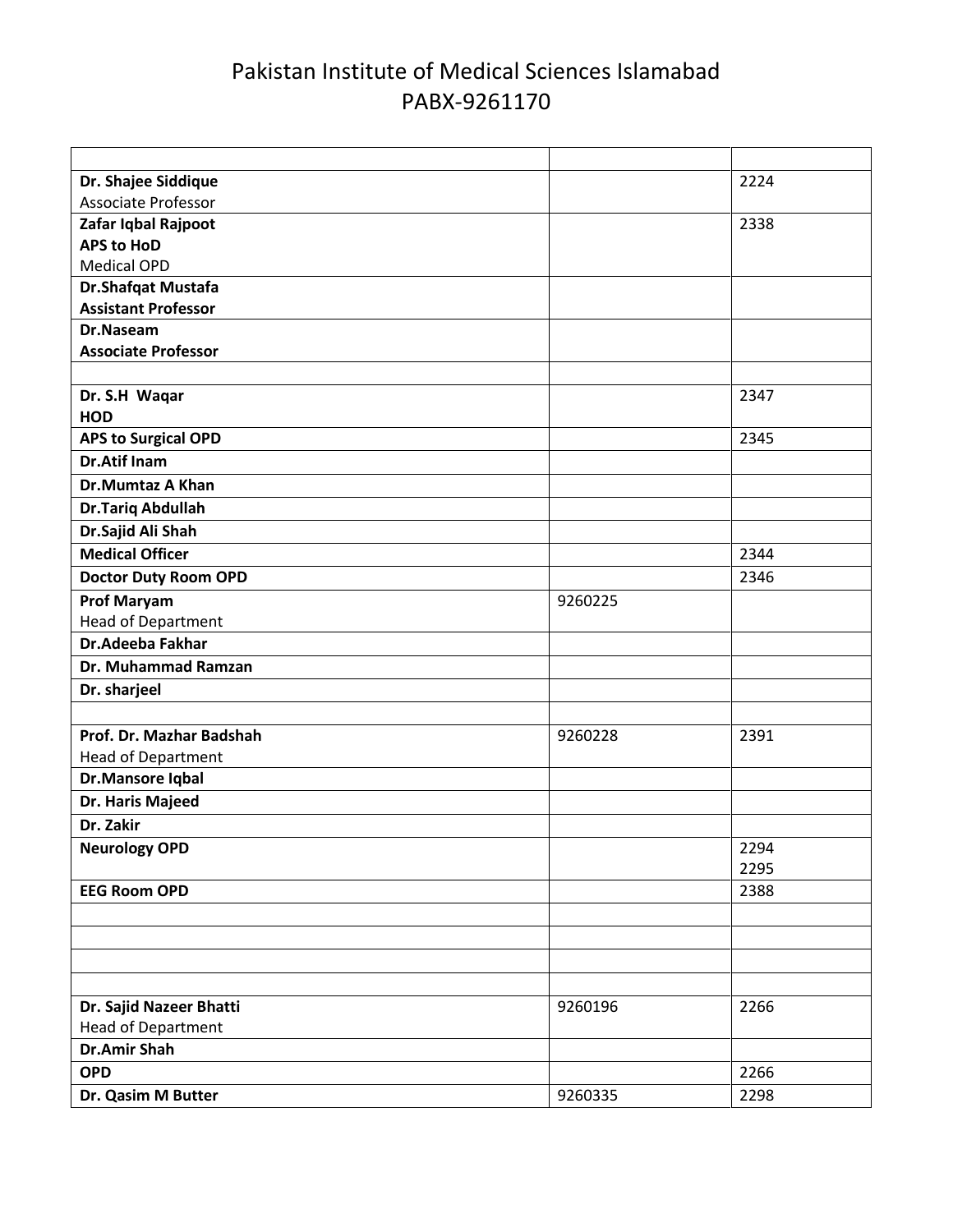| <b>Head of Department</b>                        |         |      |
|--------------------------------------------------|---------|------|
| Dr. Sadia Noor                                   |         |      |
| Dr. Arif                                         | 9260197 |      |
| <b>Head of Department</b>                        |         |      |
| M.Hussain                                        |         | 3047 |
| <b>APS to HOD</b>                                |         |      |
| Dr. Inyat Ullah Khan                             |         |      |
| <b>Laser Room</b>                                |         | 2306 |
| Eye OPD                                          |         |      |
| <b>Dr. RizwanHameed Malik</b>                    | 9260188 | 3037 |
| <b>HOD</b>                                       |         |      |
| Dr. Ali M. Shami                                 |         |      |
| <b>Medical Officer Room</b>                      |         | 2293 |
| Dr. Asfand Yar                                   |         | 2360 |
| <b>Orthopedic OT</b>                             |         |      |
| <b>Dr.Abdul Khailiq</b>                          | 9260113 | 2308 |
| <b>Head of Department</b>                        |         |      |
| Prof. Dr. RizwanTaj                              | 9260229 | 3033 |
| <b>Head of Department</b>                        |         |      |
| Dr. Rubina Aman                                  | 9260097 | 2371 |
| Head of Department<br><b>Consultant Room OPD</b> |         |      |
|                                                  |         | 2371 |
|                                                  |         |      |
| Dr. Mubashira                                    |         | 3521 |
| HOD                                              |         | 3520 |
| Dr. Shujat Ali Khan                              |         |      |
| Mr. Salahuddin                                   |         |      |
| Dr. Wajahat Aziz<br><b>HOD</b>                   | 9260112 | 3040 |
| Dr. Uzma Rasheed                                 |         |      |
|                                                  |         |      |
| Dr. Shazia Zummarad                              |         |      |
| <b>Rheumatology OPD</b>                          |         | 2277 |
|                                                  |         |      |
| Dr.SajidQazi                                     | 9260262 | 3041 |
| <b>HOD</b>                                       |         |      |
| <b>OPD</b>                                       |         | 3041 |
|                                                  |         |      |
| <b>Medical Ward-I</b>                            |         | 2201 |
| <b>Medical Ward-II</b>                           |         | 2202 |
| <b>Medical Ward-III</b>                          |         | 2203 |
| <b>Medical Ward-IV</b>                           |         | 2204 |
| <b>Medical Ward V</b>                            |         | 2205 |
| <b>Medical Ward-VI</b>                           |         | 2206 |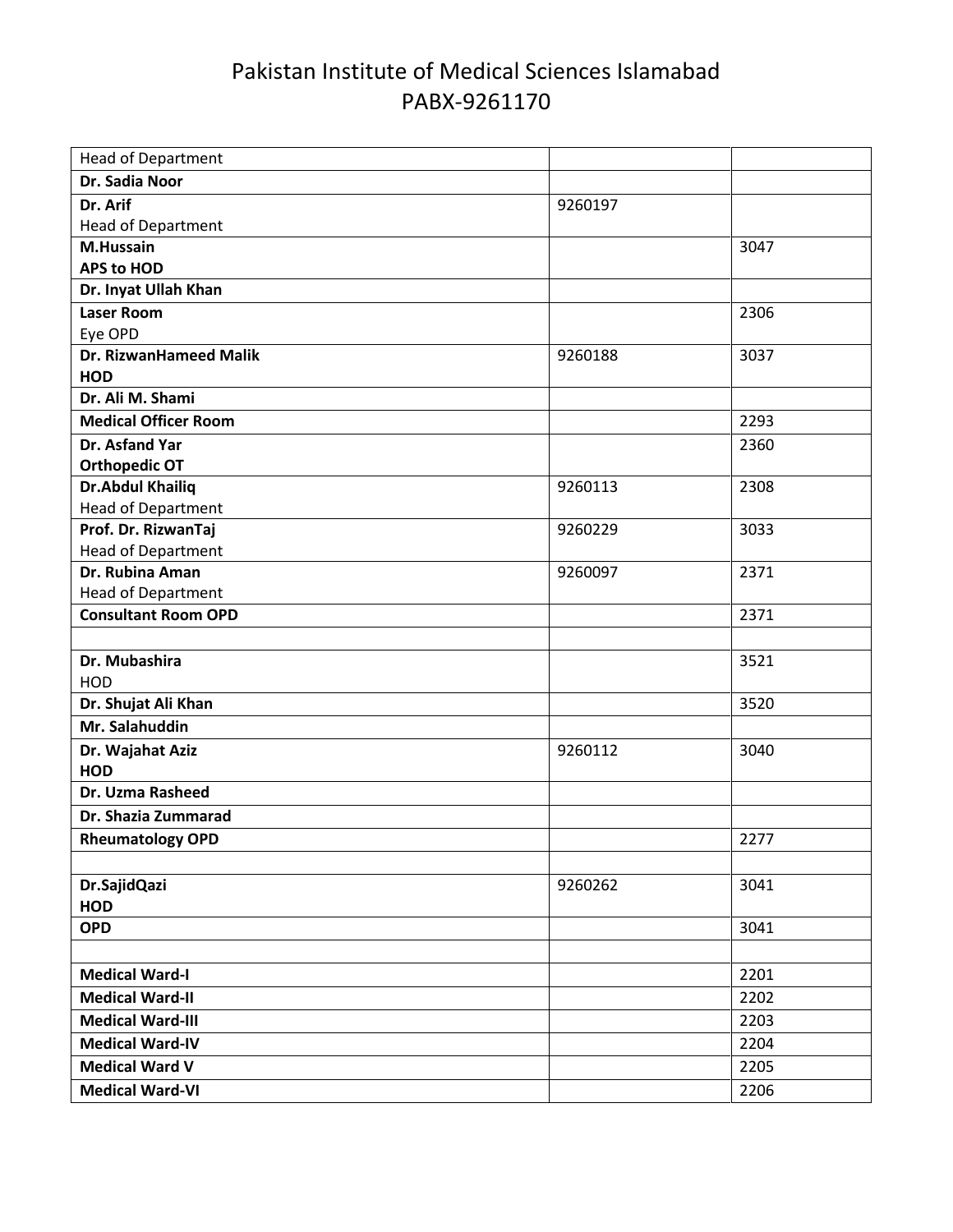| Medical Ward-VII                                       |               | 2218        |
|--------------------------------------------------------|---------------|-------------|
| <b>Medical Ward-VIII</b>                               |               | 2446        |
| <b>Dialysis Unit</b>                                   |               | 2591        |
| <b>Surgical Ward-I</b>                                 |               | 2207        |
| <b>Surgical Ward-II</b>                                |               | 2208        |
| <b>Surgical Ward-III</b>                               |               | 2209        |
| <b>Surgical Ward-IV</b>                                |               | 2210        |
| <b>Surgical Ward-V</b>                                 |               | 2211        |
| <b>Surgical Ward-VI</b>                                |               | 2212        |
| <b>Head Injury</b>                                     |               | 2561        |
| <b>Private Ward Ground Floor</b>                       |               | 2213        |
| <b>Private Ward First Floor</b>                        |               | 2214        |
| <b>Private Ward Second Floor</b>                       |               | 2215        |
| <b>Cardiology ward Surgery</b>                         |               | 3296        |
| <b>Cardiac General Ward</b>                            |               | 3329        |
| <b>Cardiac Private Ward</b>                            |               | 3316        |
| <b>Medical ICU</b>                                     |               | 2231        |
| <b>Surgical ICU</b>                                    |               | 2217        |
| <b>CCU</b>                                             |               | 3330        |
|                                                        |               | 3331        |
| <b>Cardiac Surgery ICU</b>                             |               | 3278        |
| <b>Doctor's Duty Room CCU</b>                          |               | 3334        |
| Name, Designation, Department                          | <b>Office</b> | <b>PABX</b> |
|                                                        |               |             |
| Prof. Dr. Naeem Malik                                  | 9260329       | 3206        |
| <b>Head of Department</b>                              |               |             |
| Prof. FareedUllah Khan                                 |               | 3289        |
| Dr. AkhtarAli Bandeshah                                |               | 3046        |
| Consultant                                             |               |             |
| Dr. Javadiqbal                                         |               | 3286        |
| Cardiac Surgeon                                        |               |             |
| Dr. Fazal Aziz Mian                                    |               |             |
| Dr. Mehboob                                            |               |             |
| Dr. Syed Nasir Ali Shah                                |               |             |
| Dr. Shafique Arshad                                    |               |             |
| Dr. Shahab                                             |               |             |
| Dr. Marrukh Surgery OPD                                |               | 3226        |
| <b>Emergency Cardiac Center</b>                        |               | 3231        |
| <b>Admin/Accounts</b>                                  |               | 3213        |
| <b>Consultant Room</b>                                 |               | 3265        |
| <b>Ch. Waris AliRaza</b><br><b>Procurement Officer</b> |               | 3343        |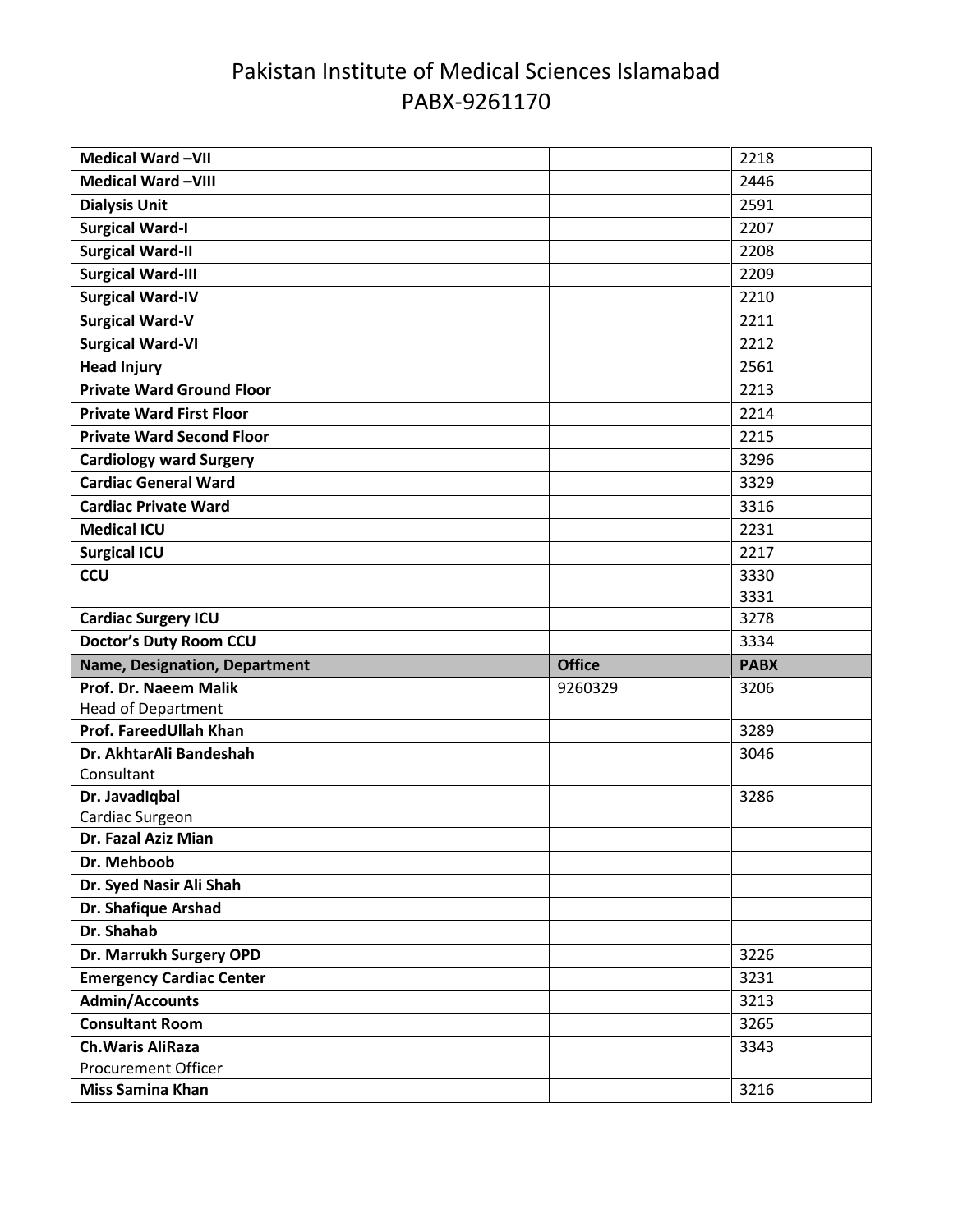| Librarian                                                    |               |              |
|--------------------------------------------------------------|---------------|--------------|
| <b>ECG Room</b>                                              |               | 3217         |
| <b>ECHO Room</b>                                             |               | 3218         |
| <b>ETT Room</b>                                              |               | 3230         |
| <b>Store Keeper Cardiac Center</b>                           |               | 3267         |
| <b>Cardiac Emergency Clerk Office</b>                        |               | 3225         |
| <b>Cardiac ICU</b>                                           |               | 3278         |
| <b>Cardiac OT</b>                                            |               | 3285         |
| <b>Perfusionist</b>                                          |               | 3288         |
| <b>Nabeela</b>                                               |               | 3291         |
| <b>Head Nurse Cardiac</b>                                    |               |              |
| <b>AC Complaint Office</b>                                   |               | 3220         |
| Cardiac Center                                               |               |              |
| <b>Conference Room Cardiac</b>                               |               | 3216         |
| <b>Cardiology Ward counter</b>                               |               | 2218         |
| <b>Nursing Counter CCU</b>                                   |               | 3330         |
|                                                              |               | 3331         |
| <b>New Angiography</b>                                       |               | 3270         |
|                                                              |               | 3271         |
| <b>Angiography Counter</b>                                   |               | 3332         |
| <b>Old Angiography</b>                                       |               | 2263         |
|                                                              |               |              |
| <b>Name, Designation, Department</b>                         | <b>Office</b> | <b>PABX</b>  |
| Dr. Amjed Ch                                                 | Ph. 9260596   | 3004         |
| <b>Director CH</b>                                           | Fax.9260971   |              |
| <b>APS to Director CH</b>                                    | 9260596       | 3004         |
| Dr.Zoofishan                                                 | Ph. 9261212   | 3008         |
| <b>Additional Director CH</b>                                | Fax.9261230   |              |
| <b>APS to Addl. Director</b>                                 | 9261212       | 3008         |
| Dr. Pirzo                                                    |               | 4311         |
| Deputy Director Admin                                        |               | 4228         |
| <b>Director Emergency</b><br><b>Assistant Director Admin</b> | 9260450       | 4257         |
| <b>Mohbaat Khan Khattak</b>                                  |               | 4300         |
| Admin Officer                                                |               |              |
| <b>Admin Branch</b>                                          |               | 4258         |
| Saira Begam                                                  |               | 4266         |
| Nursing Suptd.                                               |               |              |
| <b>Chan Pir</b>                                              | 9260750       | 4249         |
| <b>DDO</b>                                                   |               |              |
| Prof. Dr. NadeemAkhter                                       | 9261727       | 4216         |
| Dr.Amjed ch                                                  | 9107505       | 4265         |
| Dr. MudassarGondal<br>Dr. Syeda Shareen Gul                  | 9107506       | 4206<br>3055 |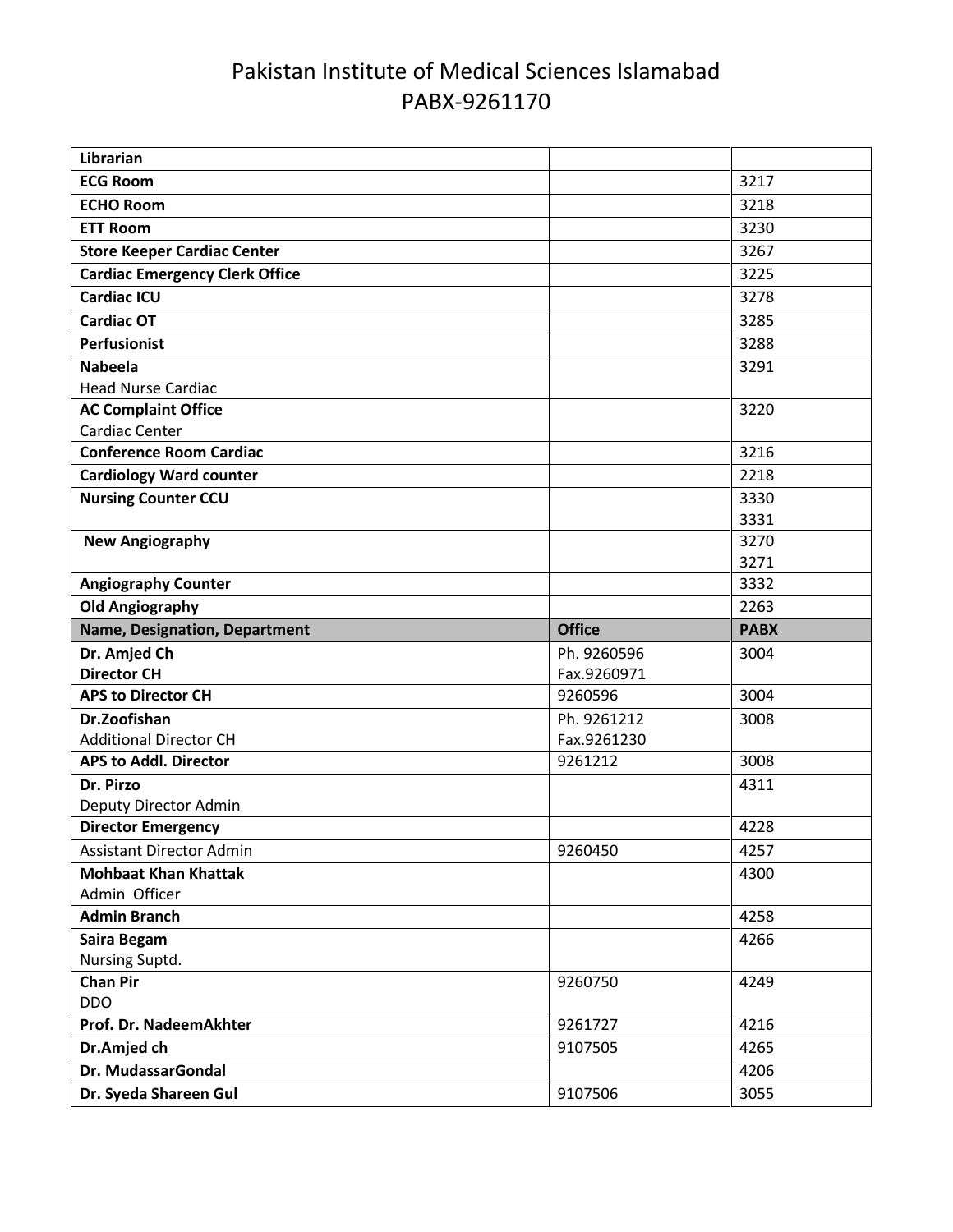| Dr.Sadia (NICU)                  |         | 4211 |
|----------------------------------|---------|------|
| PA to Dr. Hashim Raza            |         |      |
| Dr. Maqbool                      | 9263415 | 3060 |
| Dr. NadeemHaider                 |         | 4211 |
| Dr. SaminaTaufil                 |         | 4213 |
| Dr. Naheed                       |         | 4256 |
| Dr. AmjadSiddiqui                |         | 4212 |
| Dr. Shehla (LAB)                 |         | 4274 |
| Dr. Brekhna                      |         | 4272 |
| <b>ARI OPD</b>                   |         | 4301 |
| Prof. Farwa                      | 9261272 | 2216 |
| I/C Blood Bank                   |         |      |
| <b>Basharat</b>                  |         | 4329 |
| Manager Blood Bank               |         |      |
| Reception                        |         | 2216 |
| Doctor Room Unit-I               |         | 4270 |
| Doctor Room Unit-II              |         | 4271 |
| <b>Dermatology OPD</b>           |         | 4325 |
| Counter                          |         | 4289 |
| <b>Head of Department</b>        |         | 4209 |
| <b>Dental OPD</b>                |         | 4252 |
| <b>Deputy Director Emergency</b> |         | 4228 |
| <b>CMO</b>                       |         | 4201 |
| <b>Nursing Counter</b>           |         | 4202 |
| <b>ENT OPD</b>                   |         | 4254 |
| <b>Eye OPD</b>                   |         | 4253 |
| Mr. Rafaqat Ali Butt             | 9107675 | 4240 |
| <b>Assistant Engineer Civil</b>  |         |      |
| Mr. Akhtar                       |         | 4233 |
| <b>Boiler Engineer</b>           |         |      |
| <b>AC plant</b>                  |         | 4277 |
| <b>Electrical Complaint</b>      |         | 4242 |
| <b>Civil Workshop</b>            |         | 4262 |
| <b>Hassan Raza</b>               |         |      |
| Sub Engineer EME                 |         |      |
| Mr. Rashid                       |         |      |
| <b>OPD</b>                       |         | 4318 |
| <b>Syed Manzar Abbas Naqvi</b>   |         | 4207 |
| Manager HMIS                     |         |      |
| <b>Oncology OPD</b>              |         | 4250 |
| OT Children Hospital             |         | 4278 |
|                                  |         | 4600 |
| <b>Pharmacy OPD</b>              |         | 4315 |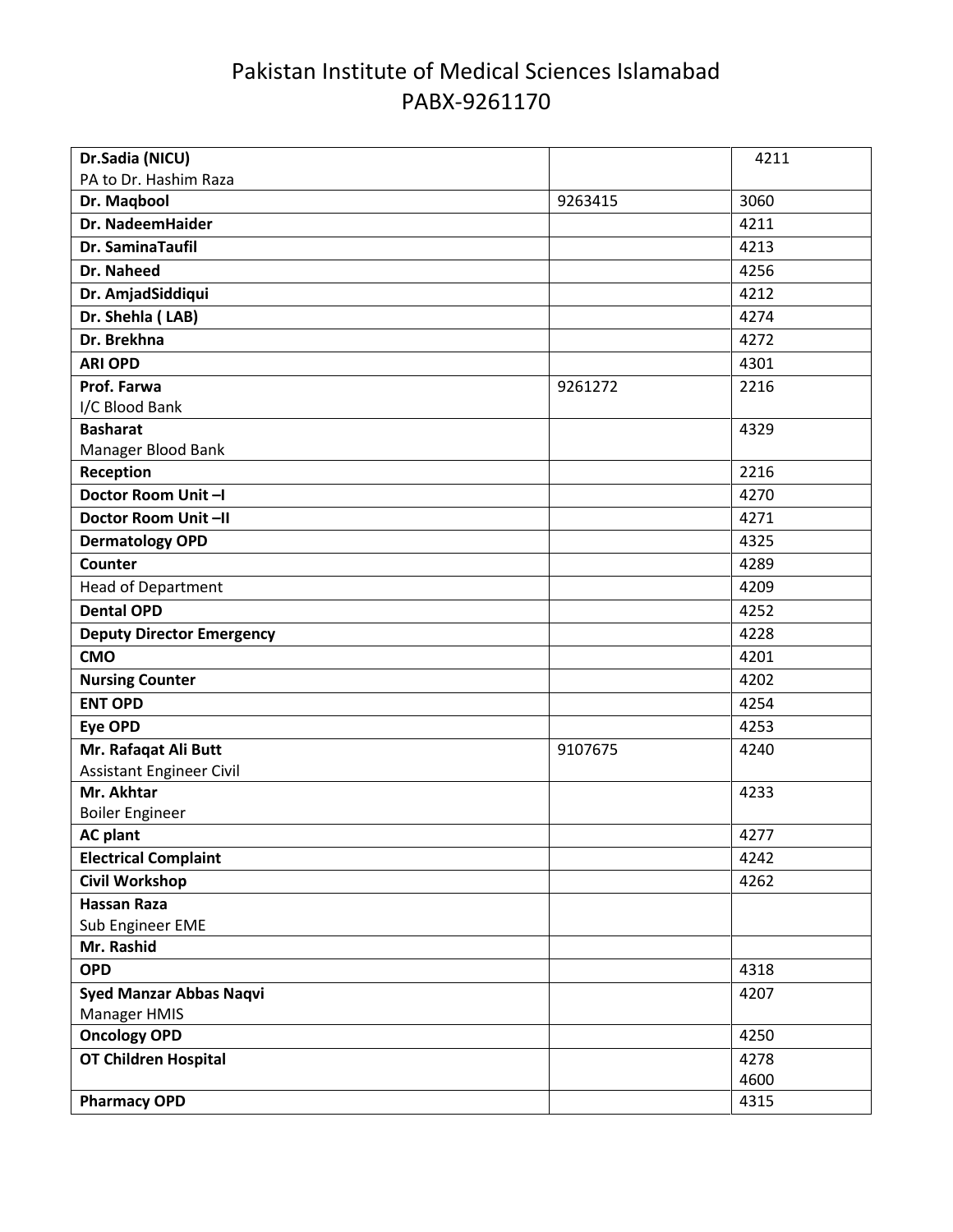| Dr. ShellaBaig                                        |                    | 4274        |
|-------------------------------------------------------|--------------------|-------------|
| Raja Amjad                                            |                    | 4291        |
| Lab Manager                                           |                    |             |
| Lab Ground floor Morning shift                        |                    | 4282        |
| Lab First floor Indoor                                |                    | 4276        |
| <b>Lab OPD Collection Counter</b>                     |                    | 4314        |
| <b>HOD</b>                                            |                    | 4283        |
| <b>Speech Physiotherapy</b>                           |                    | 4294        |
| <b>Reception Physiotherapy</b>                        |                    | 4284        |
| <b>Record Room</b>                                    |                    | 4340        |
| <b>Store Keeper General Store</b>                     |                    | 4205        |
| <b>Store Keeper Surgical Store</b>                    |                    | 2305        |
| <b>Store Keeper Medical Store</b>                     |                    | 2306        |
| <b>Social Welfare Officer CH</b>                      |                    | 4324        |
| <b>Sanitation In charge</b>                           |                    | 4320        |
| <b>Ward Master</b>                                    |                    | 4320        |
| <b>Doctor Room</b>                                    |                    | 4204        |
| <b>OPD</b>                                            |                    | 4290        |
| <b>Vaccination OPD</b>                                |                    | 4327        |
| <b>Private Ward</b>                                   |                    | 4225        |
| <b>Surgical Ward</b>                                  |                    | 4238        |
| <b>Medical-I (East Ward)</b>                          |                    | 4219        |
| <b>Medical-II (West Ward)</b>                         |                    | 4230        |
| <b>Isolation Ward</b>                                 |                    | 4245        |
| <b>NICU Ward</b>                                      |                    | 4269        |
| <b>PICU Ward</b>                                      |                    | 4279        |
| <b>Oncology Ward</b>                                  |                    | 4215        |
| <b>X-Ray Reception</b>                                |                    | 4288        |
|                                                       |                    |             |
|                                                       |                    |             |
| Name, Designation, Department                         | <b>Office</b>      | <b>PABX</b> |
| <b>Deputy Director MCH</b>                            |                    |             |
| <b>Dr.Nasreen But</b>                                 | 9261605            |             |
| Prof. Dr. SyedaBatoolMazhar<br>Prof. Dr. Saira Afghan | 9260393<br>9261273 |             |
|                                                       |                    | 4549        |
| <b>Admin Branch</b>                                   |                    |             |
| <b>Assistant Accounts Officer</b>                     | 9262750            | 4563        |
|                                                       |                    | 4565        |
| <b>Nusrat Hafeez</b>                                  |                    | 4553        |
| <b>Nursing Supdt.</b>                                 |                    |             |
| <b>Admission Counter &amp; Reception</b>              |                    | 4548        |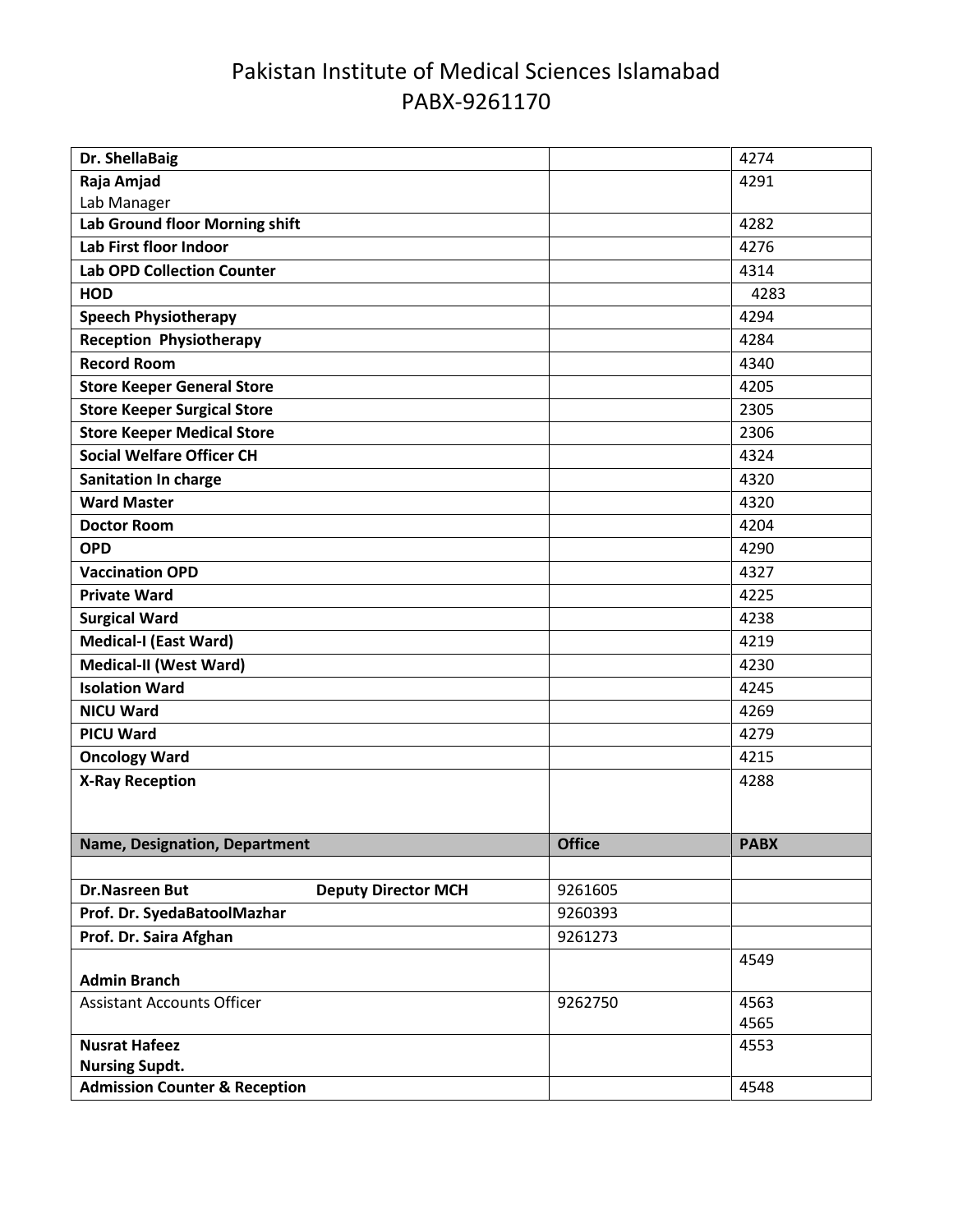| <b>Security Indoor</b><br>4561<br><b>Labour Room</b><br>4511<br><b>HDA</b><br>4510<br><b>OT</b><br>4520<br>Anasthesia OT<br>4515<br>4517<br><b>CSSD OT</b><br>4518<br>4597<br><b>Private Ward</b><br><b>General Ward</b><br>4504<br>4502<br><b>Nursary</b><br>4531<br><b>LAB</b><br>4532<br>4538<br>X-Ray<br>4539<br><b>Store Keeper Medical Store</b><br>4541<br><b>Store Keeper EME Store</b><br>4528<br><b>Electrical Complaint</b><br>4544<br><b>Security &amp; Ward Master</b><br>4415<br><b>Staff In Charge</b><br>4416<br><b>Staff NaseemAlvi</b><br>4417<br><b>ECG/CTG</b><br>4419<br><b>Reception Counter</b><br>4422<br><b>Counter Right</b><br>4450<br>Dr. SairaAghan<br>4426<br>Dr. Arifa<br>4425<br>Dr. Nasira<br>4427<br><b>Ultrasound</b><br>4430<br><b>Allah Rahkha</b><br>4436<br><b>Social Welfare office</b><br>4434<br><b>Office</b><br><b>PABX</b><br>Name, Designation, Department<br>Prof. Dr. Tariq Iqbal<br>Ph. 9107521<br>3049<br>Fax.9107519<br>Director BCC<br>Dr. Ghulam Raza<br>3052<br><b>Assistant Director BCC</b><br>9107513<br>2808<br>Reception<br><b>CMO</b><br>2811<br><b>Head Nurse</b><br>2812<br>Anesthesia<br>2813<br><b>Nurse Room Ward</b><br>2823<br><b>Ward Counter</b><br>2816 | <b>Emergency</b> | 4547 |
|-------------------------------------------------------------------------------------------------------------------------------------------------------------------------------------------------------------------------------------------------------------------------------------------------------------------------------------------------------------------------------------------------------------------------------------------------------------------------------------------------------------------------------------------------------------------------------------------------------------------------------------------------------------------------------------------------------------------------------------------------------------------------------------------------------------------------------------------------------------------------------------------------------------------------------------------------------------------------------------------------------------------------------------------------------------------------------------------------------------------------------------------------------------------------------------------------------------------------------|------------------|------|
|                                                                                                                                                                                                                                                                                                                                                                                                                                                                                                                                                                                                                                                                                                                                                                                                                                                                                                                                                                                                                                                                                                                                                                                                                               |                  |      |
|                                                                                                                                                                                                                                                                                                                                                                                                                                                                                                                                                                                                                                                                                                                                                                                                                                                                                                                                                                                                                                                                                                                                                                                                                               |                  |      |
|                                                                                                                                                                                                                                                                                                                                                                                                                                                                                                                                                                                                                                                                                                                                                                                                                                                                                                                                                                                                                                                                                                                                                                                                                               |                  |      |
|                                                                                                                                                                                                                                                                                                                                                                                                                                                                                                                                                                                                                                                                                                                                                                                                                                                                                                                                                                                                                                                                                                                                                                                                                               |                  |      |
|                                                                                                                                                                                                                                                                                                                                                                                                                                                                                                                                                                                                                                                                                                                                                                                                                                                                                                                                                                                                                                                                                                                                                                                                                               |                  |      |
|                                                                                                                                                                                                                                                                                                                                                                                                                                                                                                                                                                                                                                                                                                                                                                                                                                                                                                                                                                                                                                                                                                                                                                                                                               |                  |      |
|                                                                                                                                                                                                                                                                                                                                                                                                                                                                                                                                                                                                                                                                                                                                                                                                                                                                                                                                                                                                                                                                                                                                                                                                                               |                  |      |
|                                                                                                                                                                                                                                                                                                                                                                                                                                                                                                                                                                                                                                                                                                                                                                                                                                                                                                                                                                                                                                                                                                                                                                                                                               |                  |      |
|                                                                                                                                                                                                                                                                                                                                                                                                                                                                                                                                                                                                                                                                                                                                                                                                                                                                                                                                                                                                                                                                                                                                                                                                                               |                  |      |
|                                                                                                                                                                                                                                                                                                                                                                                                                                                                                                                                                                                                                                                                                                                                                                                                                                                                                                                                                                                                                                                                                                                                                                                                                               |                  |      |
|                                                                                                                                                                                                                                                                                                                                                                                                                                                                                                                                                                                                                                                                                                                                                                                                                                                                                                                                                                                                                                                                                                                                                                                                                               |                  |      |
|                                                                                                                                                                                                                                                                                                                                                                                                                                                                                                                                                                                                                                                                                                                                                                                                                                                                                                                                                                                                                                                                                                                                                                                                                               |                  |      |
|                                                                                                                                                                                                                                                                                                                                                                                                                                                                                                                                                                                                                                                                                                                                                                                                                                                                                                                                                                                                                                                                                                                                                                                                                               |                  |      |
|                                                                                                                                                                                                                                                                                                                                                                                                                                                                                                                                                                                                                                                                                                                                                                                                                                                                                                                                                                                                                                                                                                                                                                                                                               |                  |      |
|                                                                                                                                                                                                                                                                                                                                                                                                                                                                                                                                                                                                                                                                                                                                                                                                                                                                                                                                                                                                                                                                                                                                                                                                                               |                  |      |
|                                                                                                                                                                                                                                                                                                                                                                                                                                                                                                                                                                                                                                                                                                                                                                                                                                                                                                                                                                                                                                                                                                                                                                                                                               |                  |      |
|                                                                                                                                                                                                                                                                                                                                                                                                                                                                                                                                                                                                                                                                                                                                                                                                                                                                                                                                                                                                                                                                                                                                                                                                                               |                  |      |
|                                                                                                                                                                                                                                                                                                                                                                                                                                                                                                                                                                                                                                                                                                                                                                                                                                                                                                                                                                                                                                                                                                                                                                                                                               |                  |      |
|                                                                                                                                                                                                                                                                                                                                                                                                                                                                                                                                                                                                                                                                                                                                                                                                                                                                                                                                                                                                                                                                                                                                                                                                                               |                  |      |
|                                                                                                                                                                                                                                                                                                                                                                                                                                                                                                                                                                                                                                                                                                                                                                                                                                                                                                                                                                                                                                                                                                                                                                                                                               |                  |      |
|                                                                                                                                                                                                                                                                                                                                                                                                                                                                                                                                                                                                                                                                                                                                                                                                                                                                                                                                                                                                                                                                                                                                                                                                                               |                  |      |
|                                                                                                                                                                                                                                                                                                                                                                                                                                                                                                                                                                                                                                                                                                                                                                                                                                                                                                                                                                                                                                                                                                                                                                                                                               |                  |      |
|                                                                                                                                                                                                                                                                                                                                                                                                                                                                                                                                                                                                                                                                                                                                                                                                                                                                                                                                                                                                                                                                                                                                                                                                                               |                  |      |
|                                                                                                                                                                                                                                                                                                                                                                                                                                                                                                                                                                                                                                                                                                                                                                                                                                                                                                                                                                                                                                                                                                                                                                                                                               |                  |      |
|                                                                                                                                                                                                                                                                                                                                                                                                                                                                                                                                                                                                                                                                                                                                                                                                                                                                                                                                                                                                                                                                                                                                                                                                                               |                  |      |
|                                                                                                                                                                                                                                                                                                                                                                                                                                                                                                                                                                                                                                                                                                                                                                                                                                                                                                                                                                                                                                                                                                                                                                                                                               |                  |      |
|                                                                                                                                                                                                                                                                                                                                                                                                                                                                                                                                                                                                                                                                                                                                                                                                                                                                                                                                                                                                                                                                                                                                                                                                                               |                  |      |
|                                                                                                                                                                                                                                                                                                                                                                                                                                                                                                                                                                                                                                                                                                                                                                                                                                                                                                                                                                                                                                                                                                                                                                                                                               |                  |      |
|                                                                                                                                                                                                                                                                                                                                                                                                                                                                                                                                                                                                                                                                                                                                                                                                                                                                                                                                                                                                                                                                                                                                                                                                                               |                  |      |
|                                                                                                                                                                                                                                                                                                                                                                                                                                                                                                                                                                                                                                                                                                                                                                                                                                                                                                                                                                                                                                                                                                                                                                                                                               |                  |      |
|                                                                                                                                                                                                                                                                                                                                                                                                                                                                                                                                                                                                                                                                                                                                                                                                                                                                                                                                                                                                                                                                                                                                                                                                                               |                  |      |
|                                                                                                                                                                                                                                                                                                                                                                                                                                                                                                                                                                                                                                                                                                                                                                                                                                                                                                                                                                                                                                                                                                                                                                                                                               |                  |      |
|                                                                                                                                                                                                                                                                                                                                                                                                                                                                                                                                                                                                                                                                                                                                                                                                                                                                                                                                                                                                                                                                                                                                                                                                                               |                  |      |
|                                                                                                                                                                                                                                                                                                                                                                                                                                                                                                                                                                                                                                                                                                                                                                                                                                                                                                                                                                                                                                                                                                                                                                                                                               |                  |      |
|                                                                                                                                                                                                                                                                                                                                                                                                                                                                                                                                                                                                                                                                                                                                                                                                                                                                                                                                                                                                                                                                                                                                                                                                                               |                  |      |
|                                                                                                                                                                                                                                                                                                                                                                                                                                                                                                                                                                                                                                                                                                                                                                                                                                                                                                                                                                                                                                                                                                                                                                                                                               |                  |      |
|                                                                                                                                                                                                                                                                                                                                                                                                                                                                                                                                                                                                                                                                                                                                                                                                                                                                                                                                                                                                                                                                                                                                                                                                                               |                  |      |
|                                                                                                                                                                                                                                                                                                                                                                                                                                                                                                                                                                                                                                                                                                                                                                                                                                                                                                                                                                                                                                                                                                                                                                                                                               |                  |      |
|                                                                                                                                                                                                                                                                                                                                                                                                                                                                                                                                                                                                                                                                                                                                                                                                                                                                                                                                                                                                                                                                                                                                                                                                                               |                  |      |
|                                                                                                                                                                                                                                                                                                                                                                                                                                                                                                                                                                                                                                                                                                                                                                                                                                                                                                                                                                                                                                                                                                                                                                                                                               |                  |      |
|                                                                                                                                                                                                                                                                                                                                                                                                                                                                                                                                                                                                                                                                                                                                                                                                                                                                                                                                                                                                                                                                                                                                                                                                                               |                  |      |